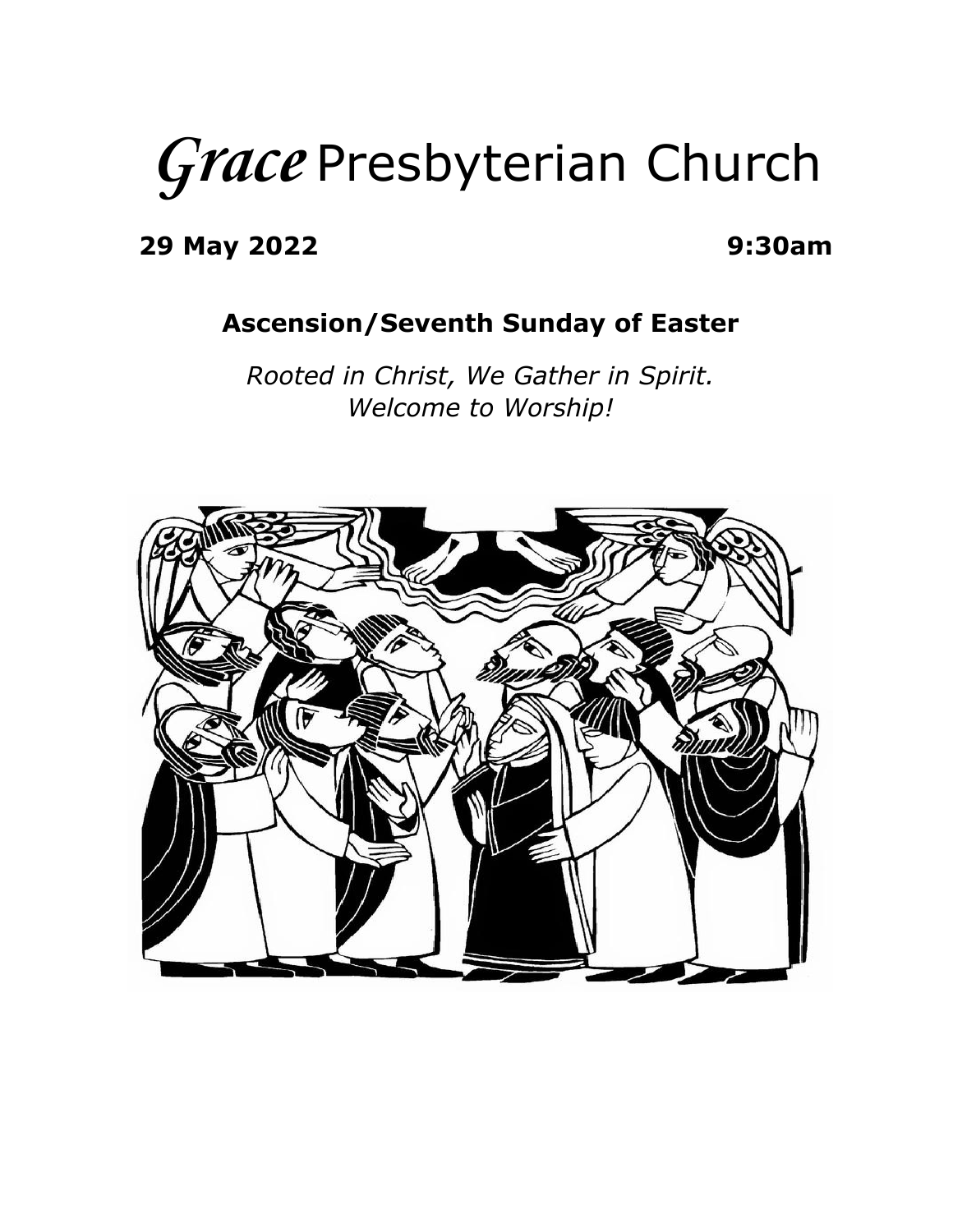## **We Gather**

CENTERING WORDS

*The eternal God is your refuge, and underneath are the everlasting arms. Deuteronomy 33:27a*

PRELUDE

WELCOME and ANNOUNCEMENTS

CALL TO WORSHIP The Lord is risen! Alleluia! **Alleluia! The Lord is risen indeed!** The Lord Jesus Christ has risen to reign; **his is the name above all names.** Let us worship God.

HYMN\* *Crown Him With Many Crowns* No. 268

## OPENING PRAYER

Mighty God, by your power you raised Jesus Christ to rule over us. We praise you that he puts down tyrannies that threaten to destroy us and unmasks powers that claim our allegiance. We thank you that he alone commands our lives and gives us freedom to love the world. Glory to you for the gift of his life! Glory to you for his saving death! Glory to you for Jesus Christ,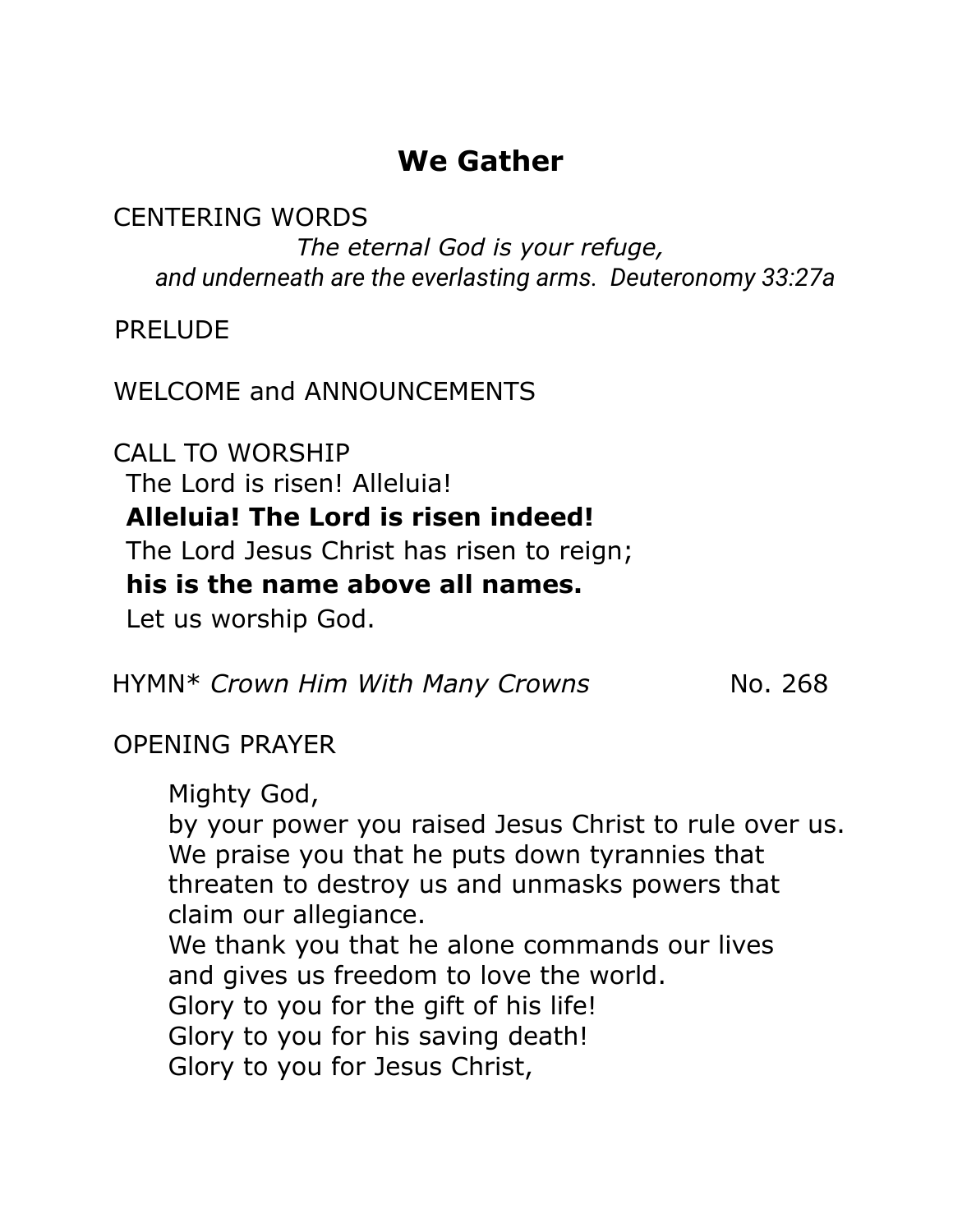who lives and reigns as our risen Lord, now and forever. **Amen.**

## PRAYER OF CONFESSION

**Almighty God, you have raised Jesus from death to life and crowned him Lord of all. We confess that we have not bowed before him or acknowledged his rule in our lives. We have gone along with the ways of the world and failed to give him glory. Forgive us and raise us from sin, that we may be your faithful people, obeying the commands of our Lord Jesus Christ, who rules the world and is head of the church, his body. Amen.**

WORDS OF AFFIRMATION

\*RESPONSE *HYMN* Goodness Is Stronger Than Evil No. 750

SHARING THE PEACE OF CHRIST

Peace be with you! **And also with you.**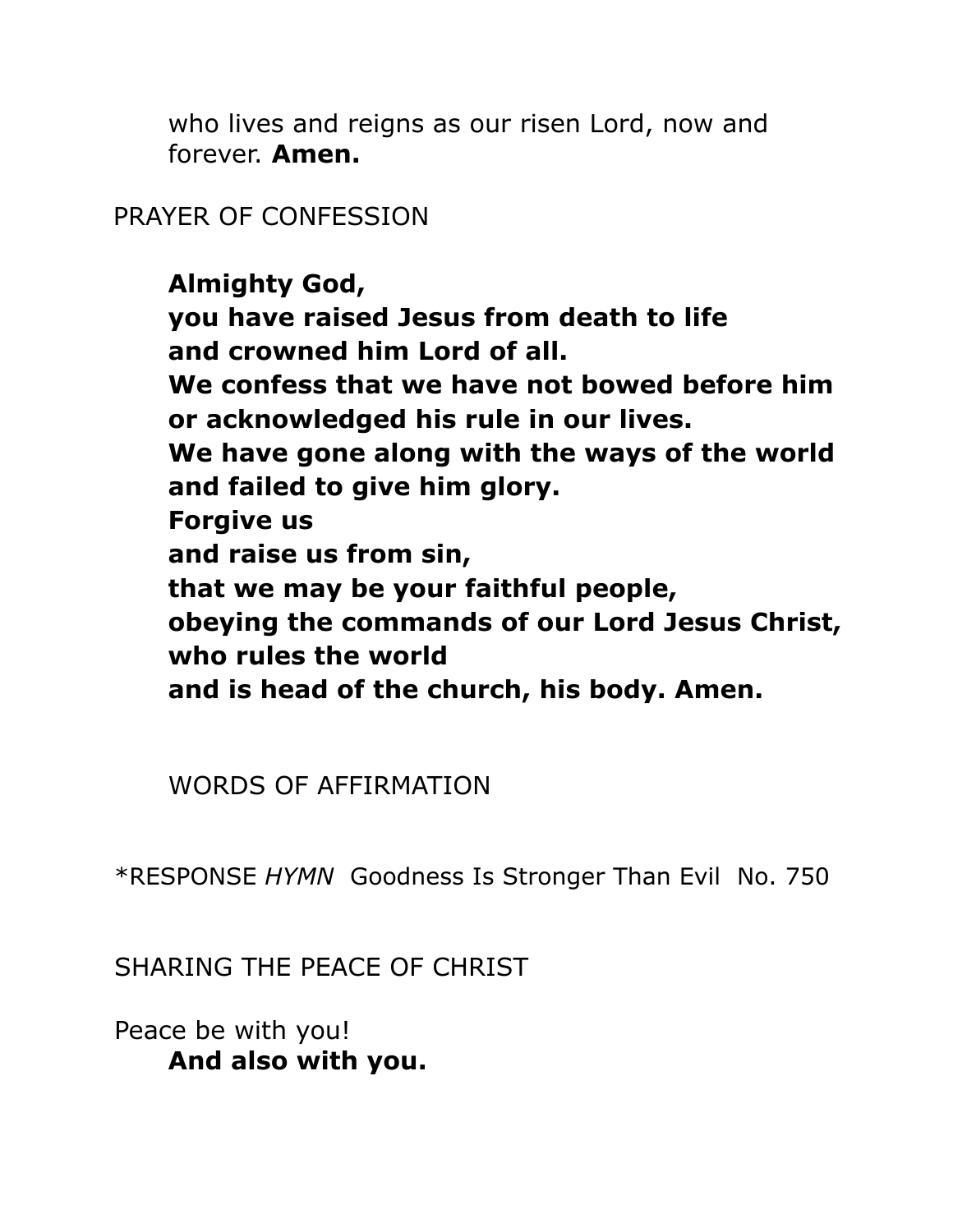# **We Reflect**

## A TIME FOR CHILDREN & THE YOUNG AT HEART

## PRAYER FOR ILLUMINATION

Living God, with joy we celebrate the presence of your risen Word. Enliven our hearts by your Holy Spirit so that we may proclaim the good news of eternal and abundant life; through Jesus Christ our Lord. **Amen.**

OT SCRIPTURE LESSON Ecclesiastes 3:1 -8

HYMN *O Lord, You Are My God and King (Psalm 145)* No.270

NT SCRIPTURE LESSON Acts 1:1-11

SERMON Rev. Molly Dykstra

*What Are We Waiting For?*

# **We Respond**

| HYMN <sup>*</sup> | He Is King of Kings | No. 273 |
|-------------------|---------------------|---------|
|                   |                     |         |

PRAYERS OF THE PEOPLE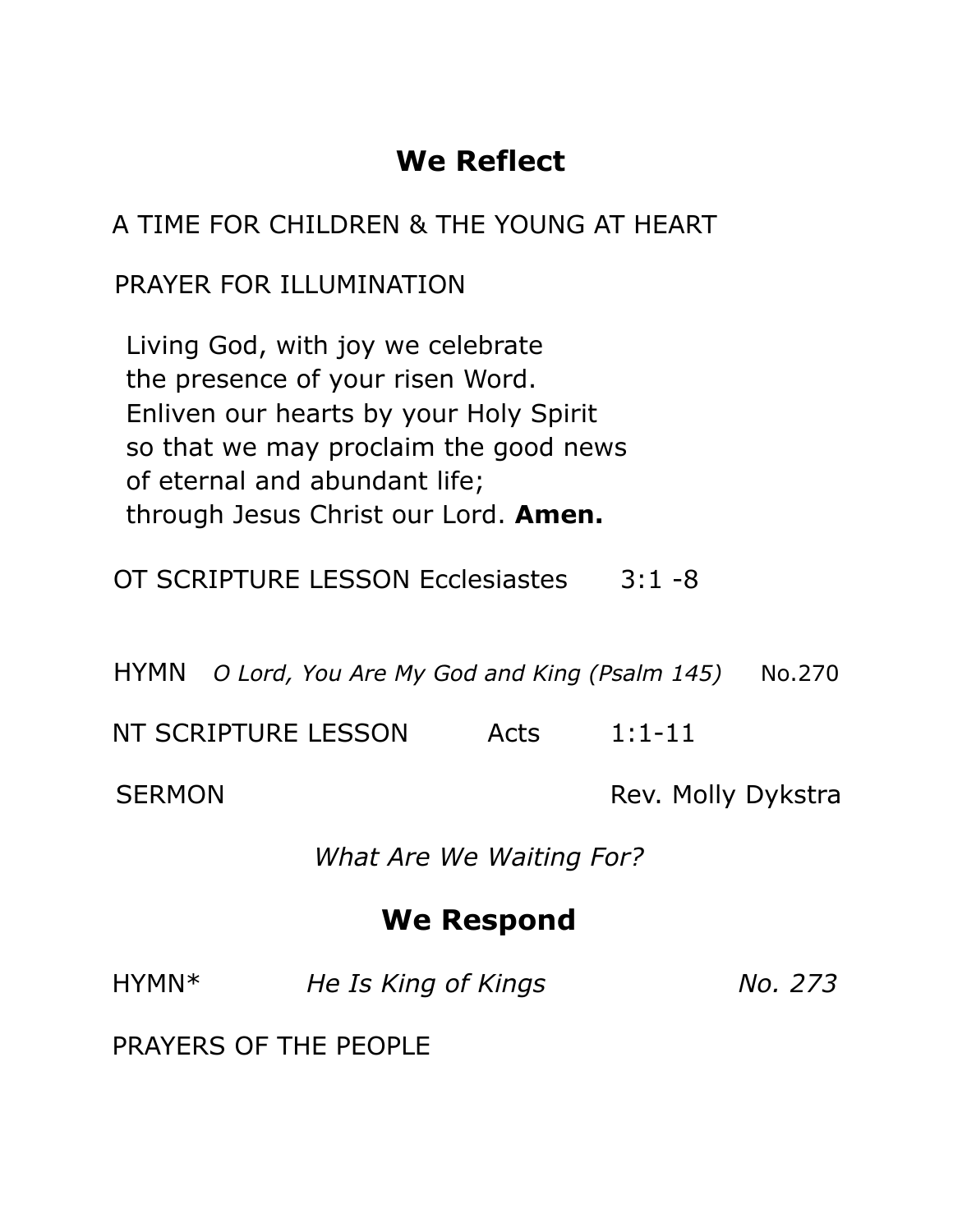Lord in your mercy/in thanksgiving, **Hear our prayer.**

The Lord's Prayer

**Our Father, who art in heaven, hallowed be thy name. Thy kingdom come; thy will be done on earth as it is in heaven. Give us this day our daily bread and forgive us our debts as we forgive our debtors and lead us not into temptation but deliver us from evil. For thine is the kingdom and the power and the glory, forever. Amen.**

#### OUR GIFTS OF SACRIFICE and THANKSGIVING

*Invitation*

*Thanks to all those whose gifts and offerings have sustained the church during these difficult times. Plates are available in the sanctuary to receive your offering. You can give online by visiting the church website.*

*Musical Meditation Vince DiMura*

*Doxology\* Praise God From Whom All Blessings Flow No. 607*

*Praise God, from whom all blessings flow; praise Christ, all people here below; praise Holy Spirit evermore; praise Triune God, whom we adore. Amen.*